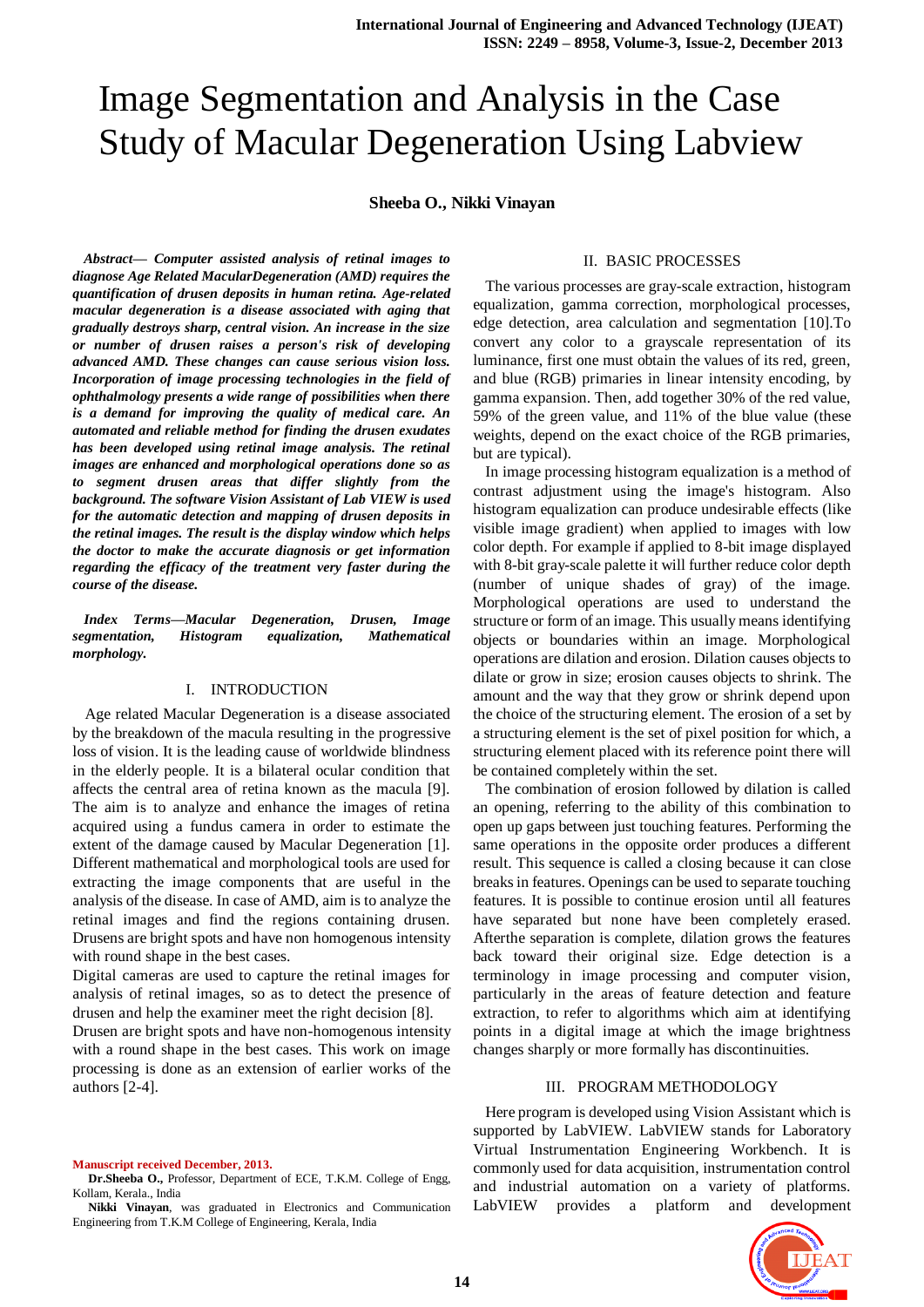environment for a visual programming language from National Instruments. It consists of a comprehensive set of tools for acquiring, analyzing, displaying and storing data. Vision Assistant which is supported by LabVIEW is used to prototype and test image processing algorithms or applications. With the help of Vision Assistant images can be directly loaded into the program and various operations can be performed on it [11]. The prototype is created using LabVIEW. Vision Assistant is a tool for prototyping and testing image processing applications. Here custom algorithms are built with the Vision Assistant scripting feature. The scripting feature records every step of the processing algorithm.



Figure 1 Display window showing vision assistant script

 After completing the algorithm, it can be tested on other images to make sure it works. The algorithm is recorded in a script file, which contains the processing functions and relevant parameters for an algorithm to be built. The Figure 1 shows the display window where the script is build and the retinal image affected with Macular Degeneration.

# IV. DETECTION OF AMD

 The main steps of the algorithm are non uniform illumination composition, extraction (green plane) filtering, threshold and morphological operations. The shape irregularity of retina causes shadow on the field of view when illuminated by bright source as in the fundus camera[6,7]. This results in the non uniform brightness distribution. Hence first step is to provide uniform brightness to the image. The Vision Assistant software provides a specific tool to adjust the brightness of an image within a particular range. It is used for improving the appearance of the image and enhancing the lesions present in the eye image. Here the brightness is expressed in gray levels centered at 128. Higher values (up to 255) results in a brighter image and the lower values result in a darker image.

## V. IMAGE ENHANCEMENT

 The next processing step aims at enhancing the contrast of retinal image. Each image requires a different contrast depending on the type of illumination. The gamma value is used in gamma correction. Higher the value of gamma, stronger is the intensity correction. Gamma correction is important for displaying an image accurately on a computer screen. If images are not corrected properly the image looks bleached out or too dark. Gamma correction changes the brightness and also ratios of red to green to blue. The changes made in the brightness, contrast and gamma correction is observed in a lookup table (LUT). Each pixel of color image has three values; one each for color of red, green and blue component. Hence the color image is composed of three color frames; red plane, green plane and blue plane. In the RGB color space, brightness can be thought of as the arithmetic mean μ of the red, green, and blue color coordinates (although some of the three components make the light seem brighter than others, which, again, may be compensated by some display systems automatically).

 Here green plane components are extracted to get the clear perception of all the image properties. The result of this function is a grayscale image of 8 bits with intensity values that correspond to plane extracted. This image has to be further enhanced to such that only the drusens are visible and the rest of the image details are discarded. This is done by applying a lookup table (LUT) to an image. The lookup table transformations are basic image processing functions that highlights details in areas containing significant information, at the expense of other areas. LUT transformations are used to improve the contrast and brightness of an image by modifying the dynamic intensity of regions with poor contrast. For each grayscale value of an image, the corresponding grayscale value is obtained from LUT and assigned to every pixel in the gray scale plane.

 Here an exponential transform is used which decreases the brightness and contrast in dark regions. It increases contrastin bright regions. Here only the drusens are illuminated and rest of secondary details such as veins is darkened. Only the disadvantage is that the retinal disc is also illuminated.

# VI. THRESHOLDING AND SEGMENTATION

 The next step is thresholding. The thresholding value is obtained from histogram analysis of a segment. It is done with the help of line profile which gives the gray scale distribution along a line of pixels in the image. A value for the maximum value is selected as the thresholding level. Thresholding can be considered as the special case of clipping [5].

 The resultant image becomes binary. In case of 8 bit images the gray level below and including the threshold are mapped onto zero, while gray levels greater than threshold value are mapped onto 255. Because of simplicity of implementation thresholding holds an important central position in image segmentation. Segmenting drusen in an enhanced image is an important prerequisite for measuring and understanding region affected with drusen. The goal here is to separate drusen from rest of unwanted details. After the mentioned process good amount of background details are removed. The remaining isolated pixels and the retinal disc can be removed with the help of morphological operations.

 The drusens are detected without affecting intensity variations caused by vessels. Since the images that are dealt with have a variable contrast and a background, even choosing the best threshold cannot give good results.

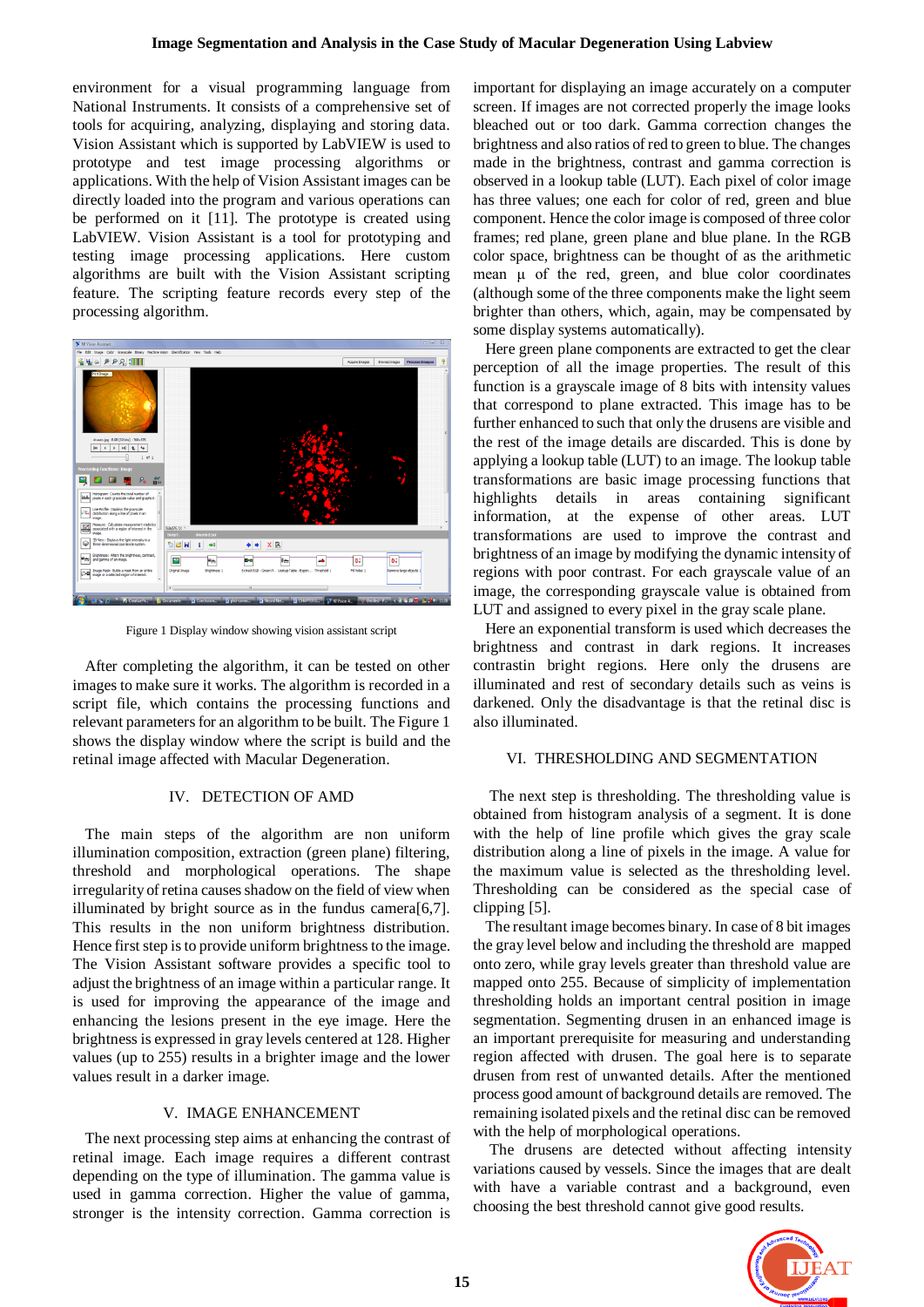## VII. MORPHOLOGICAL OPERATIONS

 Here the concept of mathematical morphology is used as a tool for the extraction of image components. Mathematical morphology is an approach to image analysis based on set theory. Morphological processing refers to certain operations where an object is hit with a structuring element and thereby reduced to a more relevant shape. Here two fundamental morphological operations dilation and erosion are used in terms of intersection of an image with a translated shape for extracting features from an image. Dilation allows objects to explore thus potentially filling in small holes and connecting disjoint objects. Erosion shrinks objects by etching away boundary. These operations can be applied by proper selection of the structuring element which determines exactly how the objects will be dilated or eroded.

 To remove unwanted segments of the image the morphological process of erosion is used. The software provides various functions based on erosion of which the options to remove small objects and large objects are used. The smallobjects are used to remove noise components and large objects to remove retinal disc. A 2-D 3×3 square matrix is used as the structuring element. In the erosion process the structuring element is moved across the image and if origin of structuring element coincides with zero in the image there is no change, move to the next pixel. The origin of structuring element coincides with '1' in the image and any one of the '1'pixels in the structuring element extend beyond the object (1 pixel) in the image then change the '1' pixel in the image to '0'.

 Then the option of gradient is used where the interior contours of the drusens is removed preserving only the boundary of the drusens. The process is a combination of opening and closing which is the derivation of the dilation and erosion operation. The well defined drusen structures have been obtained.

## VIII. PARTICLE ANALYSIS

 The drusens obtained are analyzed with the help of particle analysis function provided by the software. Particle analysis is used to detect connected regions or groupings of pixels in an image and then make selected measurements of those regions. These regions are commonly referred to as particles. Particle analysis consists of a series of processing operations and analysis functions that produce some information about the particles in an image. A particle is a contiguous region of nonzero pixels. A typical particle analysis process scans through an entire image, detects all the particles in the image and builds a detailed report on each particle. The multiple parameters such as perimeter, angle, area and centre of mass can be used to identify and classify these particles. The different measurements such as area, center of mass, and perimeter can be viewed. It is possible using Vision Assistant to assign numerical variables to all particles in the particle analysis. When a user clicks on the label particles the Vision Assistant highlights the particles in the image and corresponding results can be seen in the table. The user can also click on the result to get corresponding particle on the image.

 To find area occupied by each object, particle analysis can be done on the image. Particles can be characterized by measurements related to their attributes, such as particle location, area, and shape. Particle measurements are done to make shape measurements on particles in a binary image.

 In addition to making conventional pixel measurements, particle analysis functions can use calibration information attached to an image to make measurements in calibrated real-world units. In pixel measurements, a pixel is considered

to have an area of one square unit, located entirely at the center of the pixel. In calibrated measurements, a pixel is a polygon with with corners defined as plus or minus one half a unit from the center of the pixel. Particles can be extracted from a gray-scale image by thresholding the image into background and foreground states. Zero valued pixels are in the background state and all nonzero valued pixels are in the foreground. In a binary image, the background pixels are zero and every non-zero pixel is part of a binary object.

 The pixels that are selected for processing appear red. Unselected pixels appear black. The image is now a binary image, which is an image, composed of pixels with values of 0 and 1. This image is displayed using a binary palette, which displays the pixel intensities of an image with unique colors. All pixels with a value of 0 appear black and pixels set to 1 appear red. The red pixels are now referred to as particles. Based on this the area of drusens can be obtained for Macular Degeneration.



Figure 2 Display window showing the particle analysis

 Figure 2 shows the particle analysis done on the image. The particle measurement is done on the image. Numerical variables are assigned to drusens in the image. The area of drusens in pixels is displayed as a table in Figure 2. The first row of the results table lists the numerical label associated with each particle. When a particle is clicked in the display window, the measurement results for that particle are highlighted in blue. When the results for a particle are clicked, the particle is highlighted in green in the processing view. Figure 3 shows the image with numerical variables assigned to drusens. Tests were conducted on many retinal images, affected with Macular Degeneration.